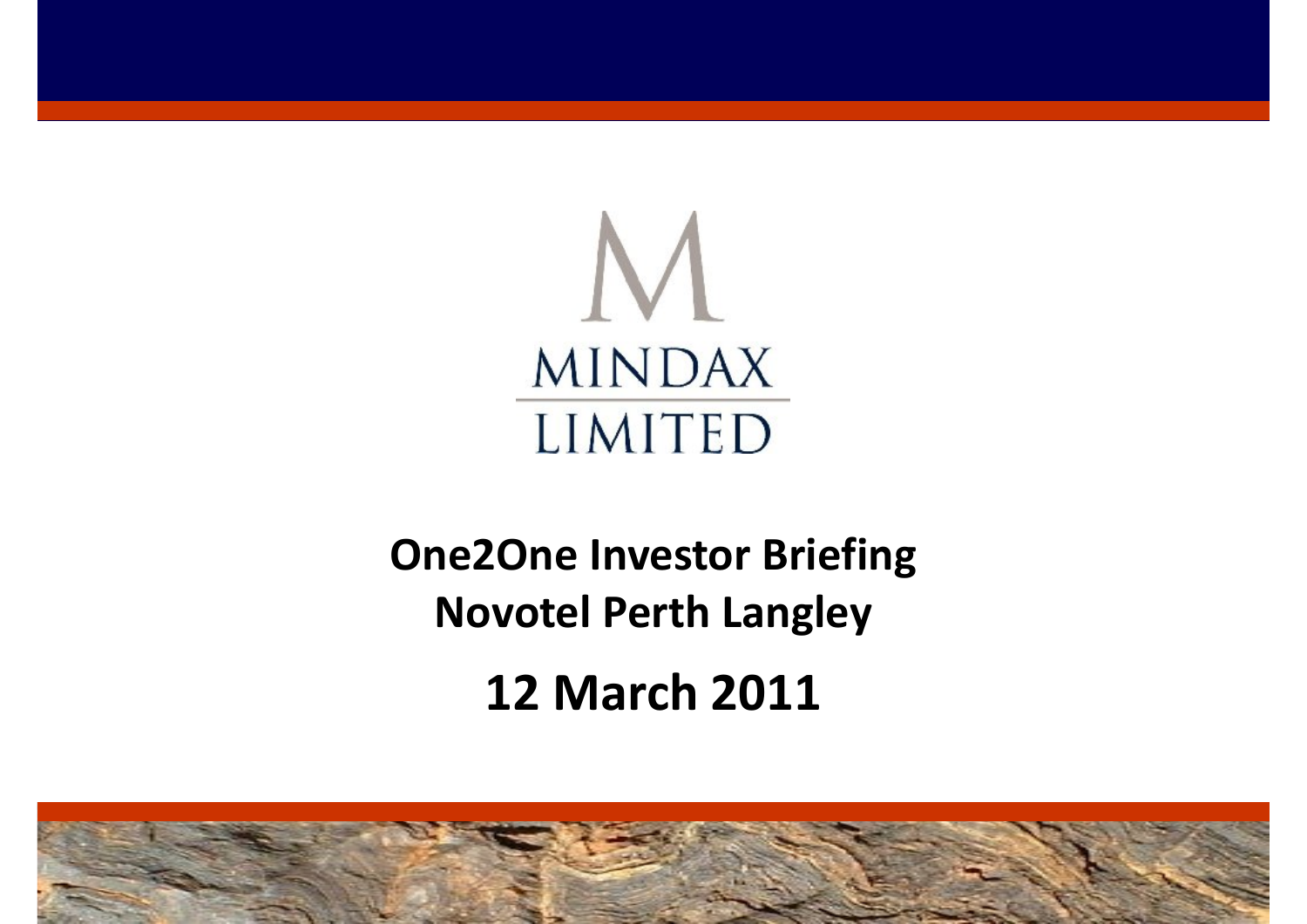### **Business Strategy – Discerning Growth & Solid Alliances**

### **Mindax's objectives are:**

- **Secure strategic mineral exploration projects**
- **Develop resources through innovative exploration**
- **Divest non-performing assets**
- **Move potential higher yield projects to production via Strategic partnerships**

### **Good strategic connectivity already in place:**

- **Iron ore – Lion Asiapac prominent Malaysian steel maker**
- **Uranium – Heathgate/Quasar uranium ISR technology**
- **Chinese investors**

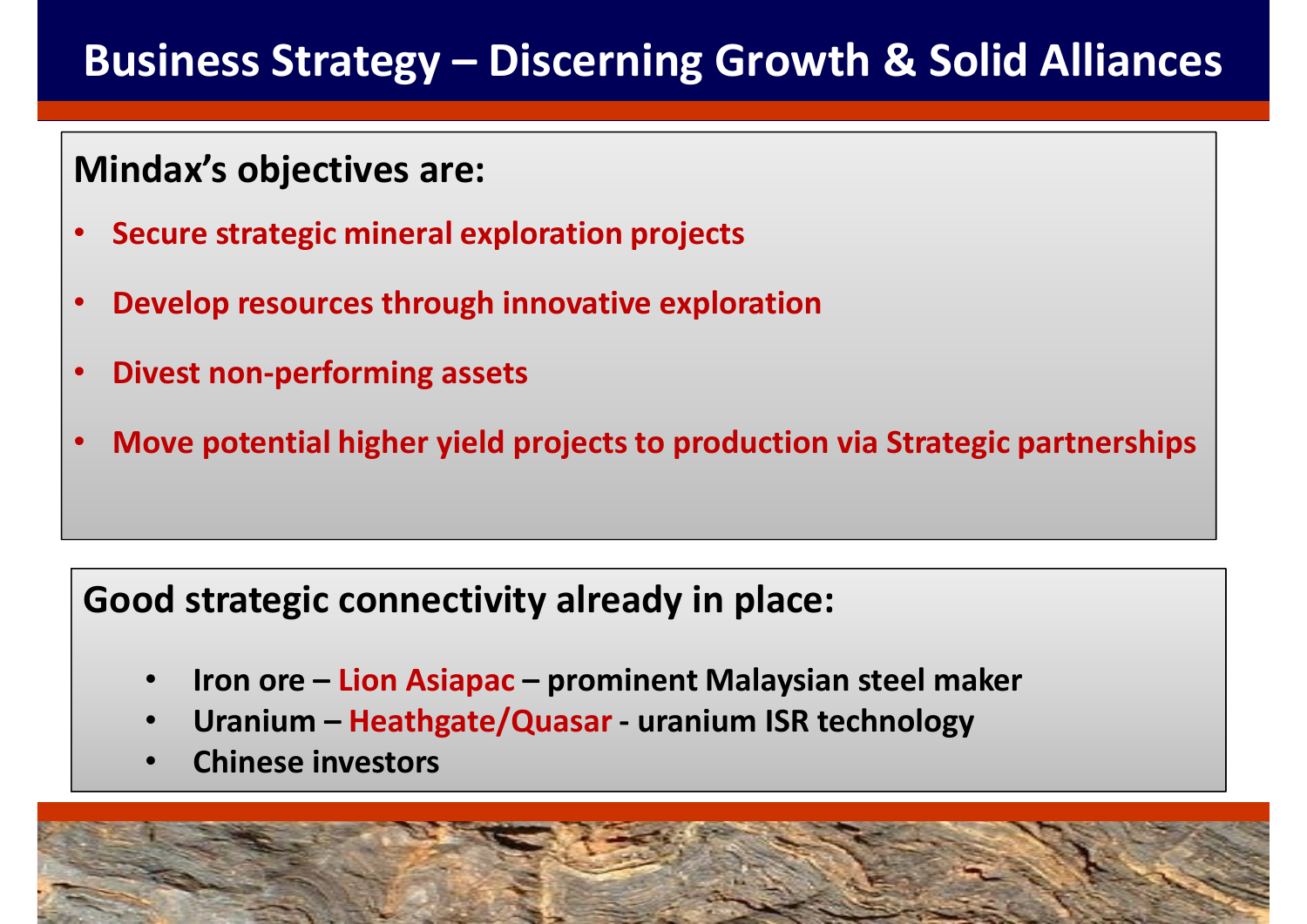# **Business Strategy – Reliability & Diversity**

The Company's flagship projects are:

- **Mt Forrest Iron Project**, within the Yilgarn Iron Province with a resource base of 1 Billion tonnes of magnetite ore; and
- **Mukinbudin Uranium Project**, a new uranium province discovered and dominated by Mindax with uranium intercepts to  $0.6\%$  U<sub>3</sub>O<sub>8</sub>

These are both significant potential production assets for Mindax

- Mindax has demonstrated real exploration success through measured application of its expertise and resources
- Mindax is applying the same principles to move towards production

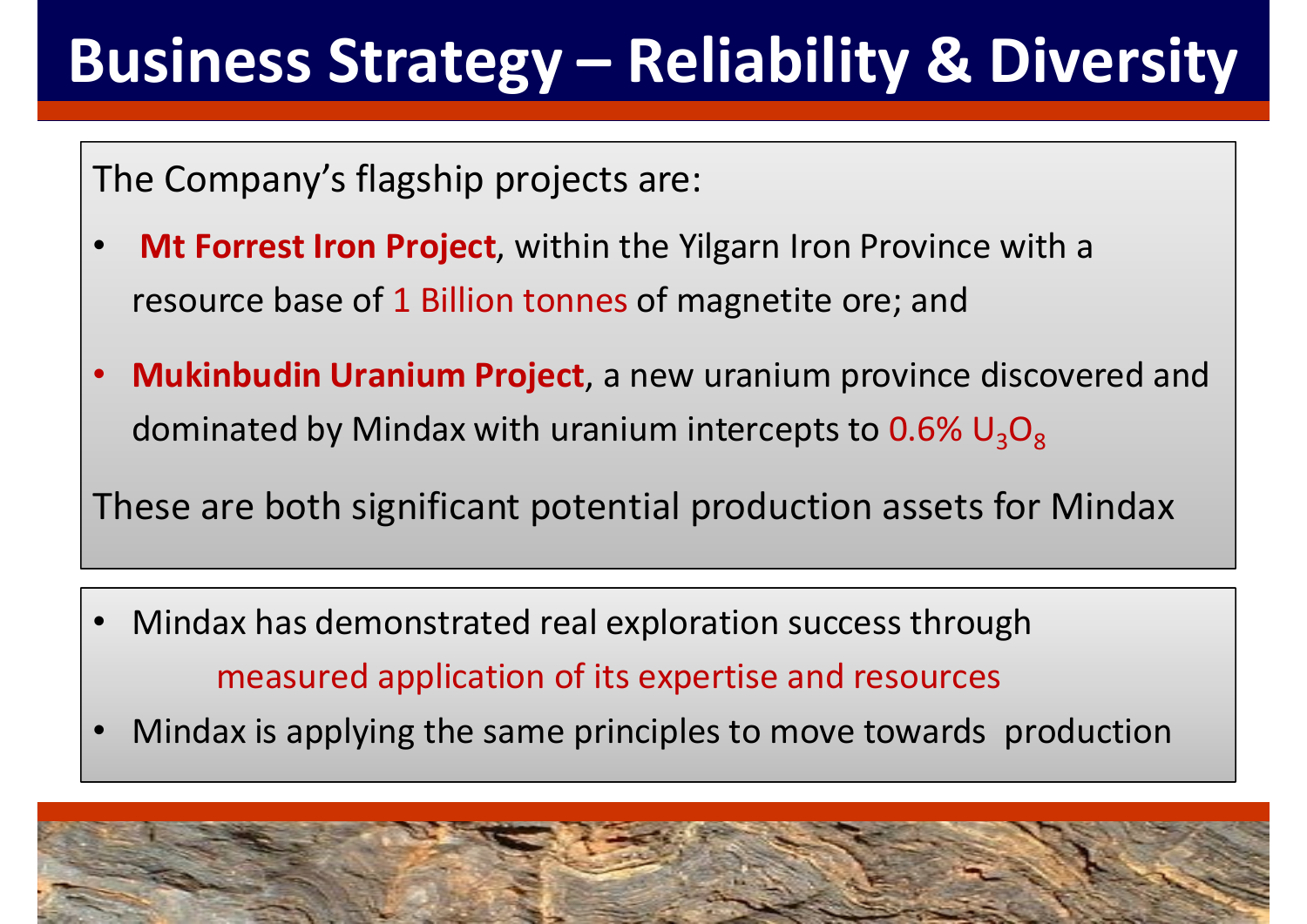## **Mt Forrest Location**



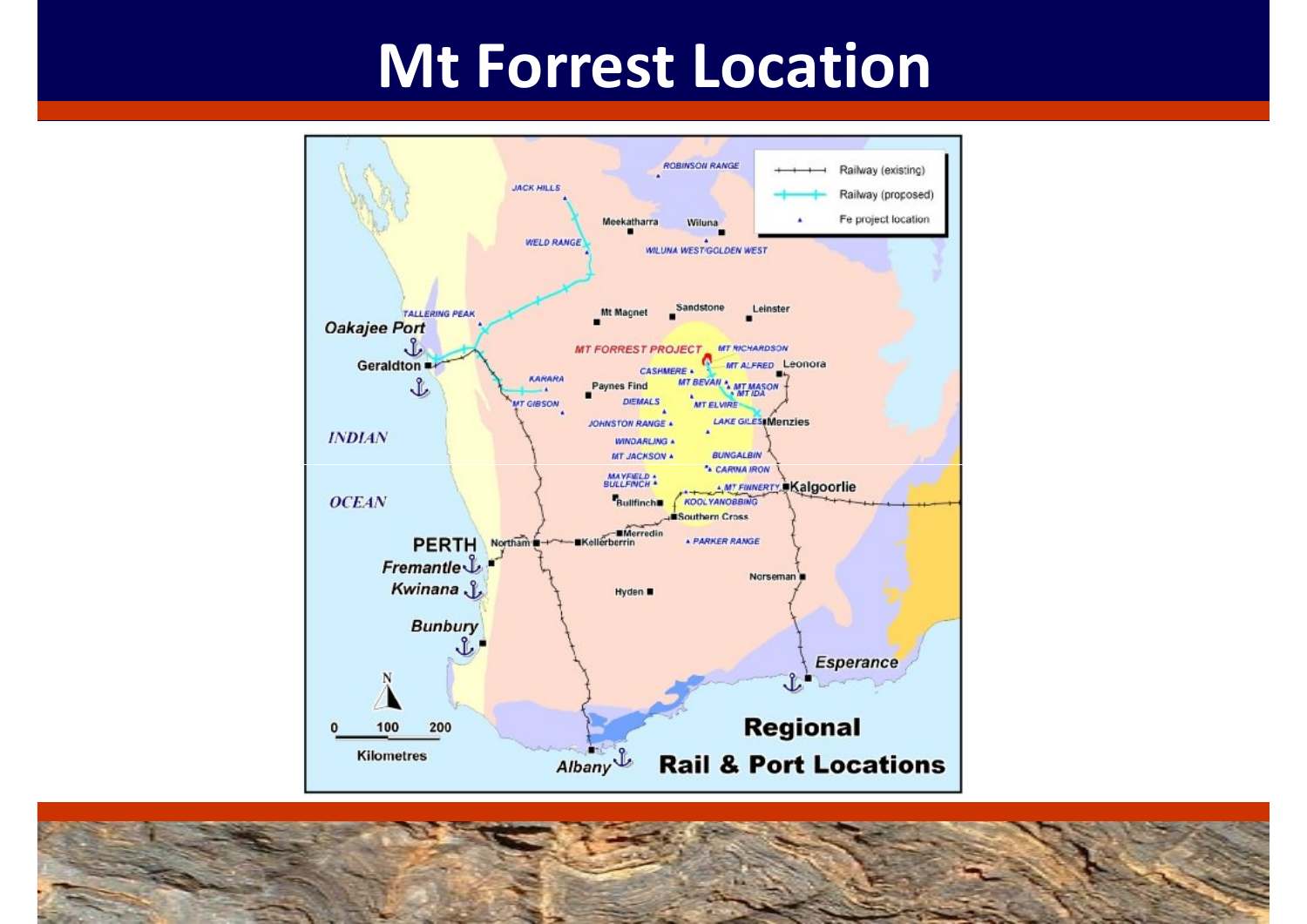# **Mt Forrest Iron Project**

JORC **Inferred Resource base of 1 Billion tonnes** (October 2010) (Inf 1.01 Btonnes @ 31% Fe PBM and Ind + Inf 4.5 Mtonnes @ 54% Fe DSO)



**Focus on grade and processing qualities** to ensure competitive advantage (3023 primary Fe assays, 125 DTM samples at a relatively coarse 80P40)

Drilling ahead towards **Inferred + Indicated JORC status** (end March 2011) (308 holes for 28,134.6 metres currently includes 939.6 metres diamond core, \$10M sunk )



#### **Scoping Study** due end March 2011

Base Case: Thirty year mine life with 10 Mtpa concentrate to Esperance Port

**Well positioned** on time line **for infrastructure access** (rail, port, road, pipelines, water)

#### **Key Steps** towards Production

Scoping, Prefeasibility, Definitive Feasibility by end 2012, BFS, Licensing Production (end 2015)

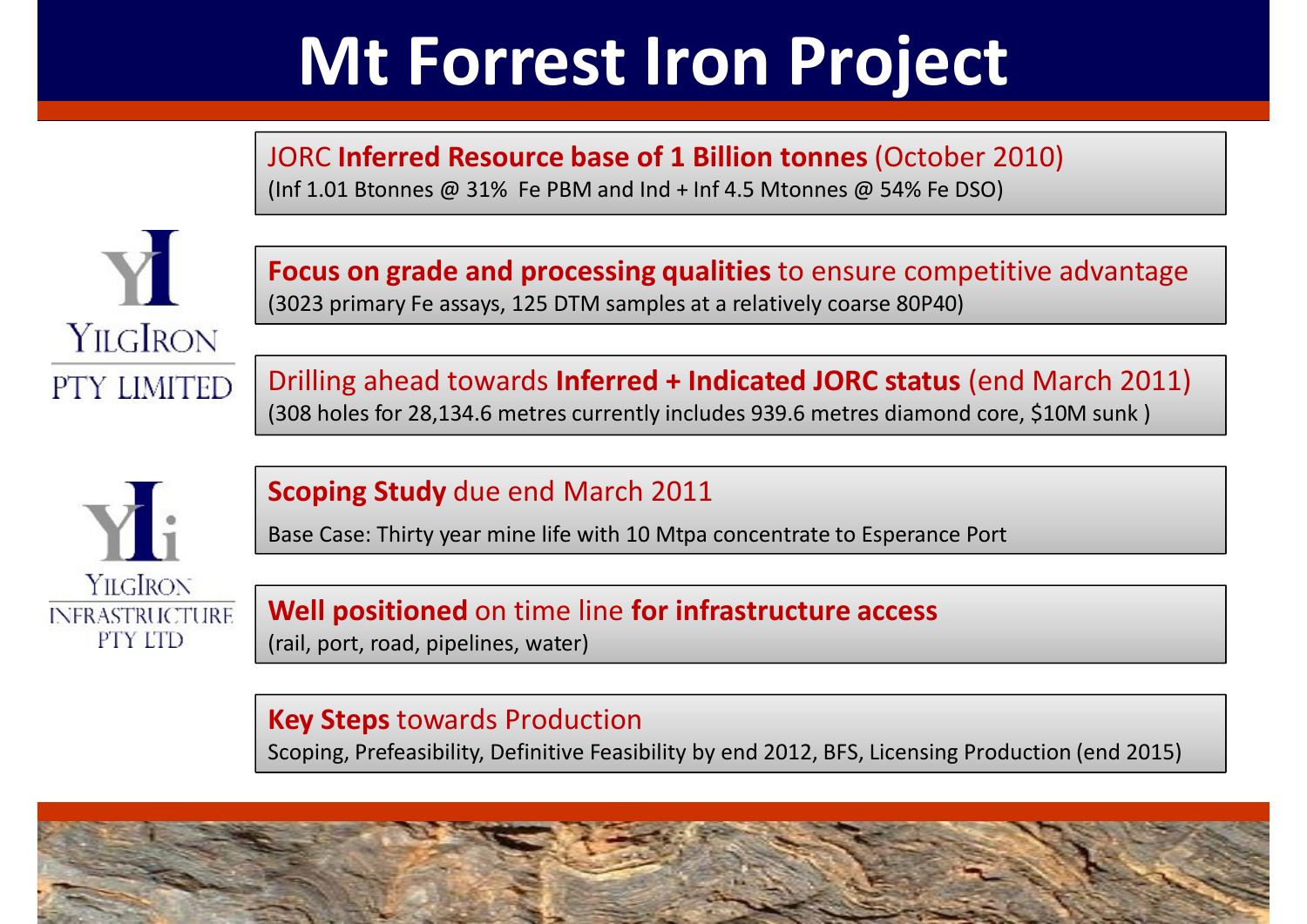# **Mt Forrest Ore Body**

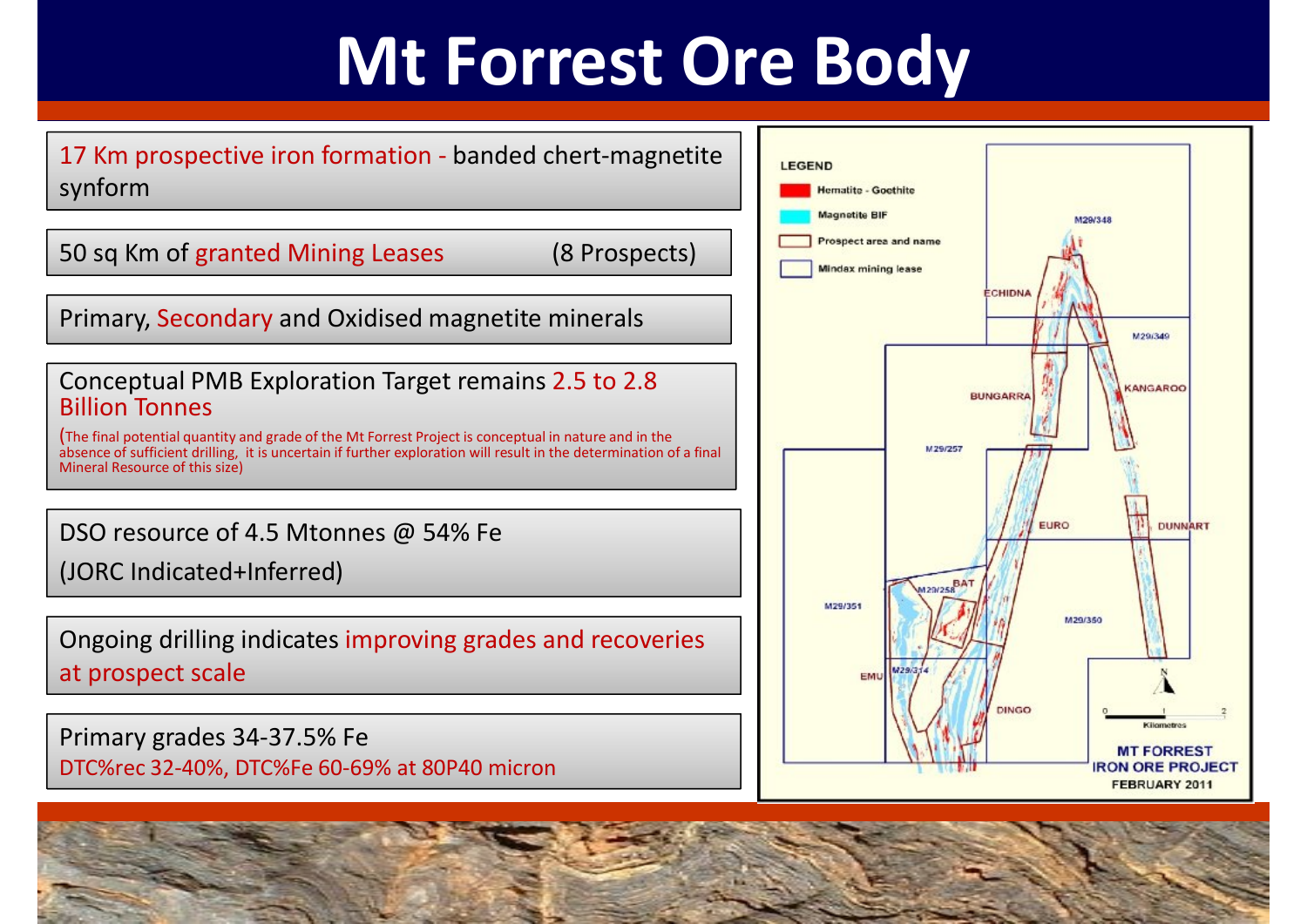# **Section Emu South DTC%Fe**



#### **Emu South - Drill Section with DTR Concentrates**

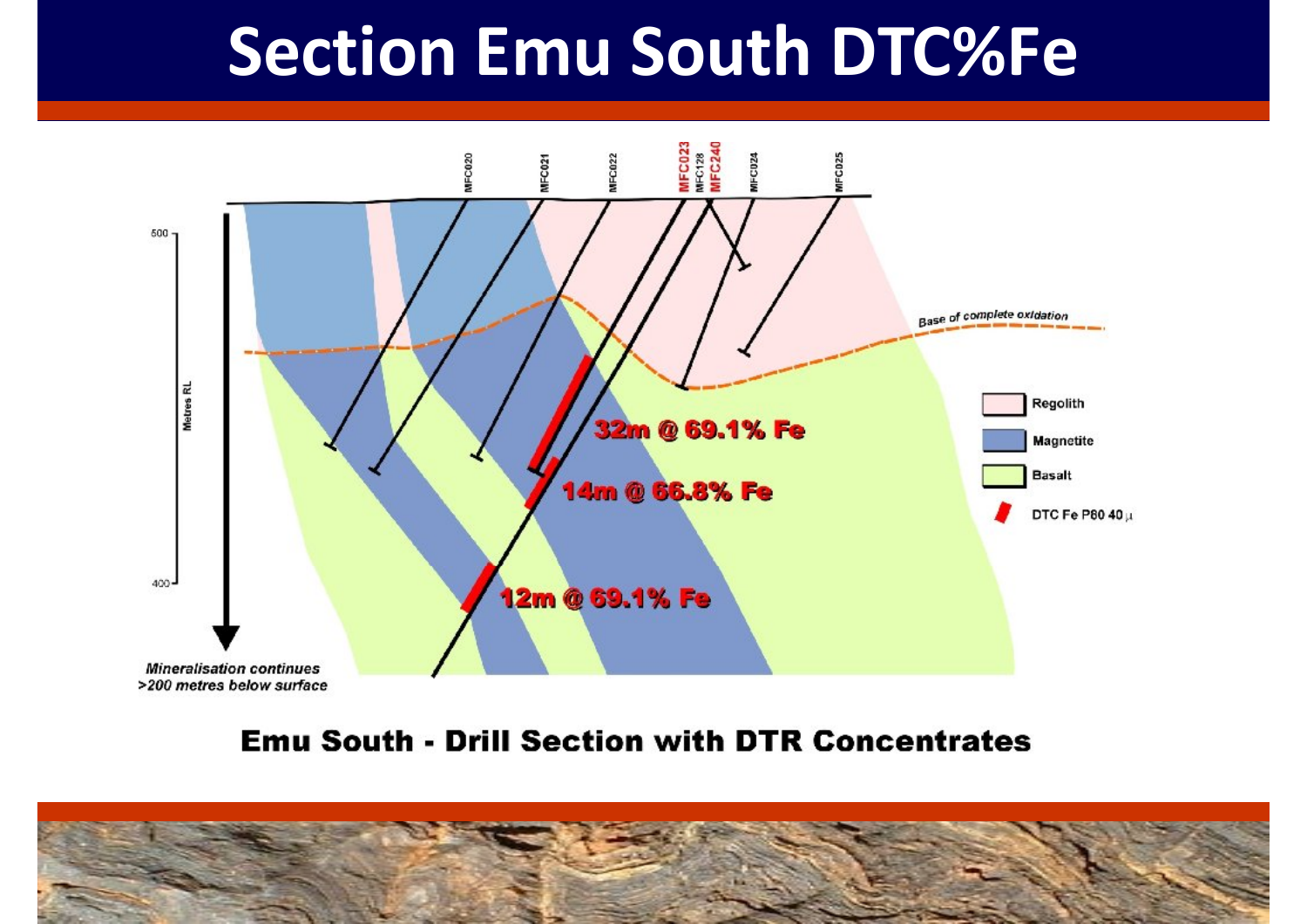# **Prospect to Market**

**Current date**

| <b>Project Milestones</b>                       | 2010<br>H1 | 2010<br>H <sub>2</sub> | 2011<br>H <sub>1</sub> | 2011<br>H <sub>2</sub> | 2012<br>H1 | 2012<br>H <sub>2</sub> | 2013<br>H <sub>1</sub> | 2013<br>H <sub>2</sub> | 2014<br>H1 | 2014<br>H <sub>2</sub> | 2015<br>H <sub>1</sub> | 2015<br>H <sub>2</sub> | <b>Est. Cost</b><br>(SM) |
|-------------------------------------------------|------------|------------------------|------------------------|------------------------|------------|------------------------|------------------------|------------------------|------------|------------------------|------------------------|------------------------|--------------------------|
| Resource (1Bt, Infer, Ind)                      |            |                        |                        |                        |            |                        |                        |                        |            |                        |                        |                        | 3.5                      |
| Reserve Delineation (600Mt)                     |            |                        |                        |                        |            |                        |                        |                        |            |                        |                        |                        | 10                       |
| <b>Environmental Impact</b><br><b>Statement</b> |            |                        |                        |                        |            |                        |                        |                        |            |                        |                        |                        | 0.5                      |
| <b>Scoping Study</b>                            |            |                        |                        |                        |            |                        |                        |                        |            |                        |                        |                        | 0.5                      |
| Pre-Feasibility Study                           |            |                        |                        |                        |            |                        |                        |                        |            |                        |                        |                        | $\overline{1}$           |
| Metallurgical Test-work**                       |            |                        |                        |                        |            |                        |                        |                        |            |                        |                        |                        | $\overline{2}$           |
| Rail & Port Study                               |            |                        |                        |                        |            |                        |                        |                        |            |                        |                        |                        | 0.5                      |
| PDD <sup>*</sup> & All Approvals                |            |                        |                        |                        |            |                        |                        |                        |            |                        |                        |                        | 0.5                      |
| Process Design & Costing                        |            |                        |                        |                        |            |                        |                        |                        |            |                        |                        |                        | 2.5                      |
| Rail Infra Design & Cost                        |            |                        |                        |                        |            |                        |                        |                        |            |                        |                        |                        | 2.5                      |
| <b>Definitive Feasibility Study</b>             |            |                        |                        |                        |            |                        |                        |                        |            |                        |                        |                        | $5\phantom{1}$           |
| Decision to mine (Long Lead<br>Items)           |            |                        |                        |                        |            |                        |                        |                        |            |                        |                        |                        | 450                      |
| Port Agreement & Capex                          |            |                        |                        |                        |            |                        |                        |                        |            |                        |                        |                        | 50                       |
| <b>Plant Construction</b>                       |            |                        |                        |                        |            |                        |                        |                        |            |                        |                        |                        | 1,188                    |
| Rail Construction (Third party)                 |            |                        |                        |                        |            |                        |                        |                        |            |                        |                        |                        | $\mathbf{0}$             |
| <b>Mining Commences</b>                         |            |                        |                        |                        |            |                        |                        |                        |            |                        |                        |                        | 100                      |
|                                                 |            |                        |                        |                        |            |                        |                        |                        |            |                        |                        |                        | \$1,816                  |

**\$1,816**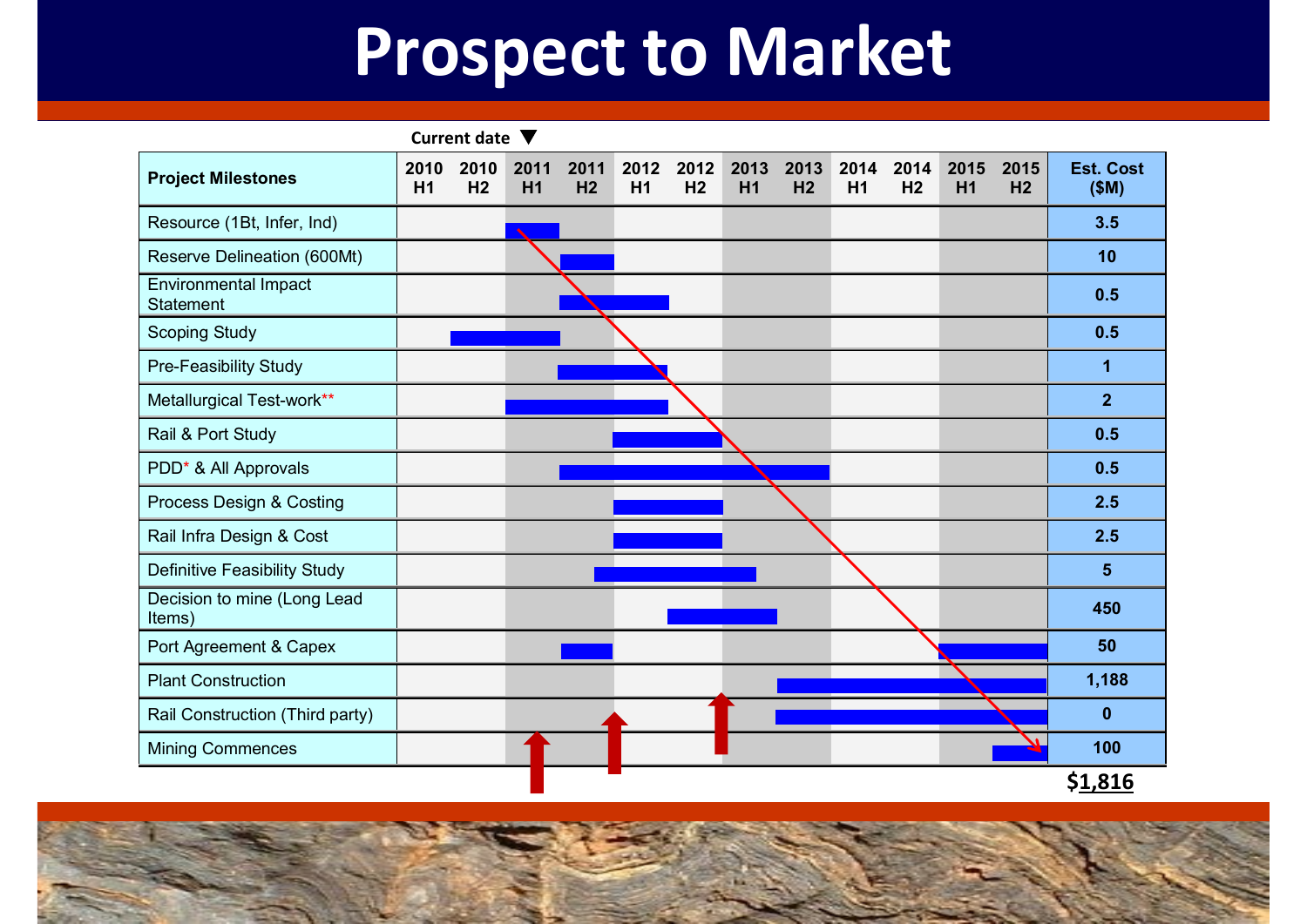# **Scoping Progress**

**Program of work for the scoping study is well advanced with results for different disciplines starting to flow towards end March completion date**

Metallurgical scoping test work program well advanced on back of resource drilling

Negotiations initiated with infrastructure providers and ongoing

Access corridor marked out to Menzies and 3D studies in progress

Hydrology studies ongoing and exploration applications in process

Environmental studies well advanced to a seasonal focus

Modeling and costing studies moving forward

Consultants include Promet, CSA Global, Snowdens, Azure Capital

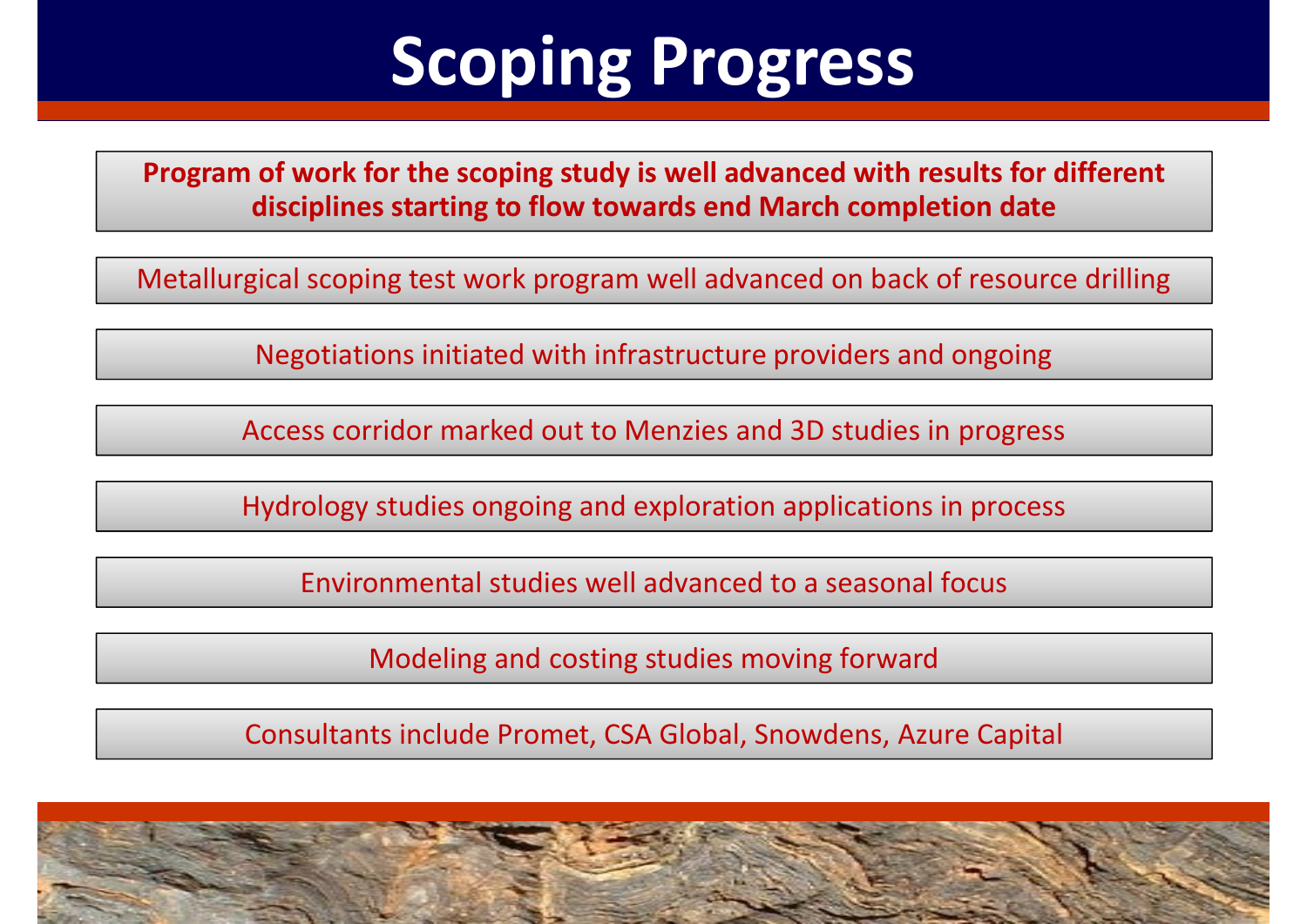## **Tonnages vs Recoveries**



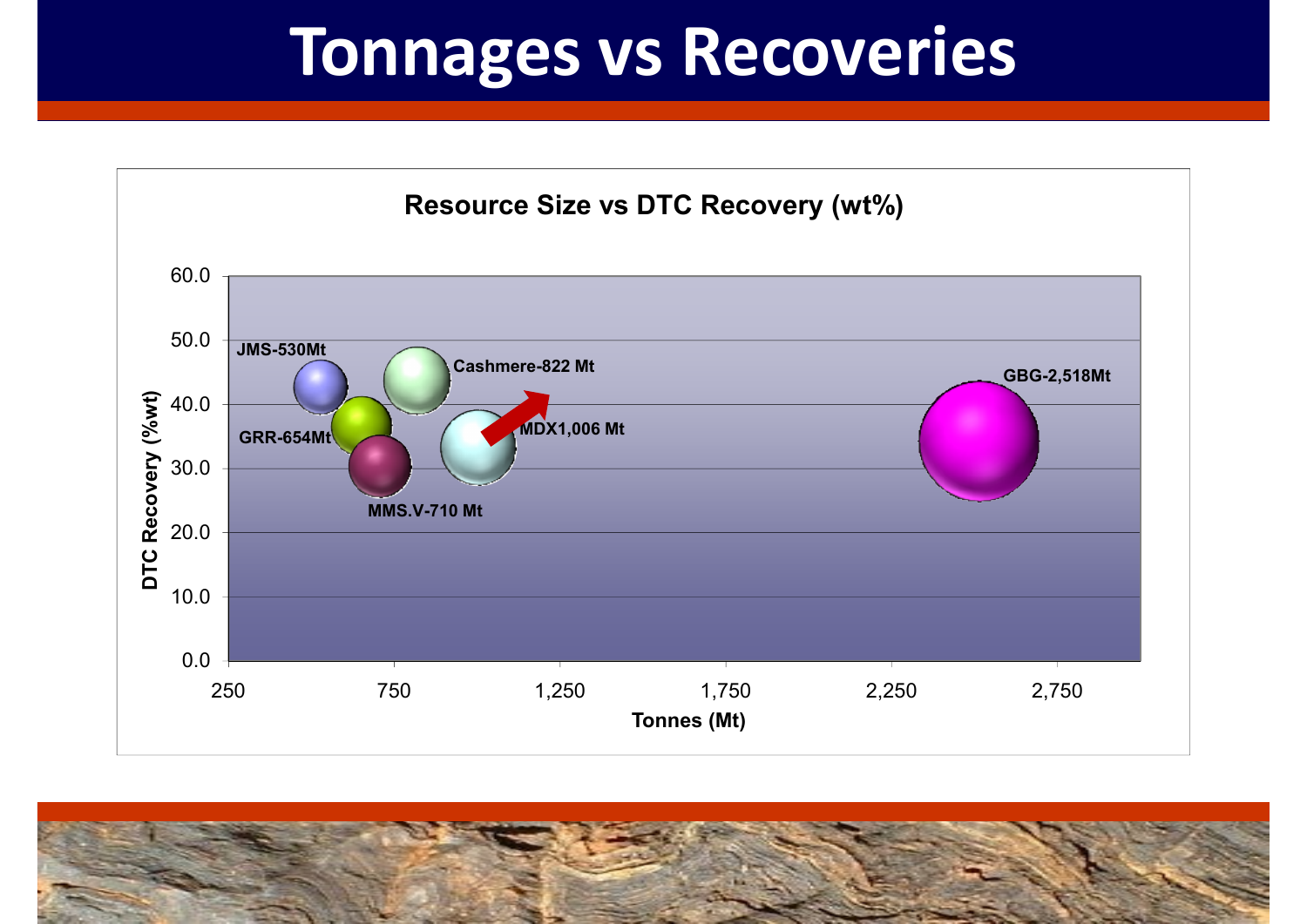# **High Grade Uranium Project**



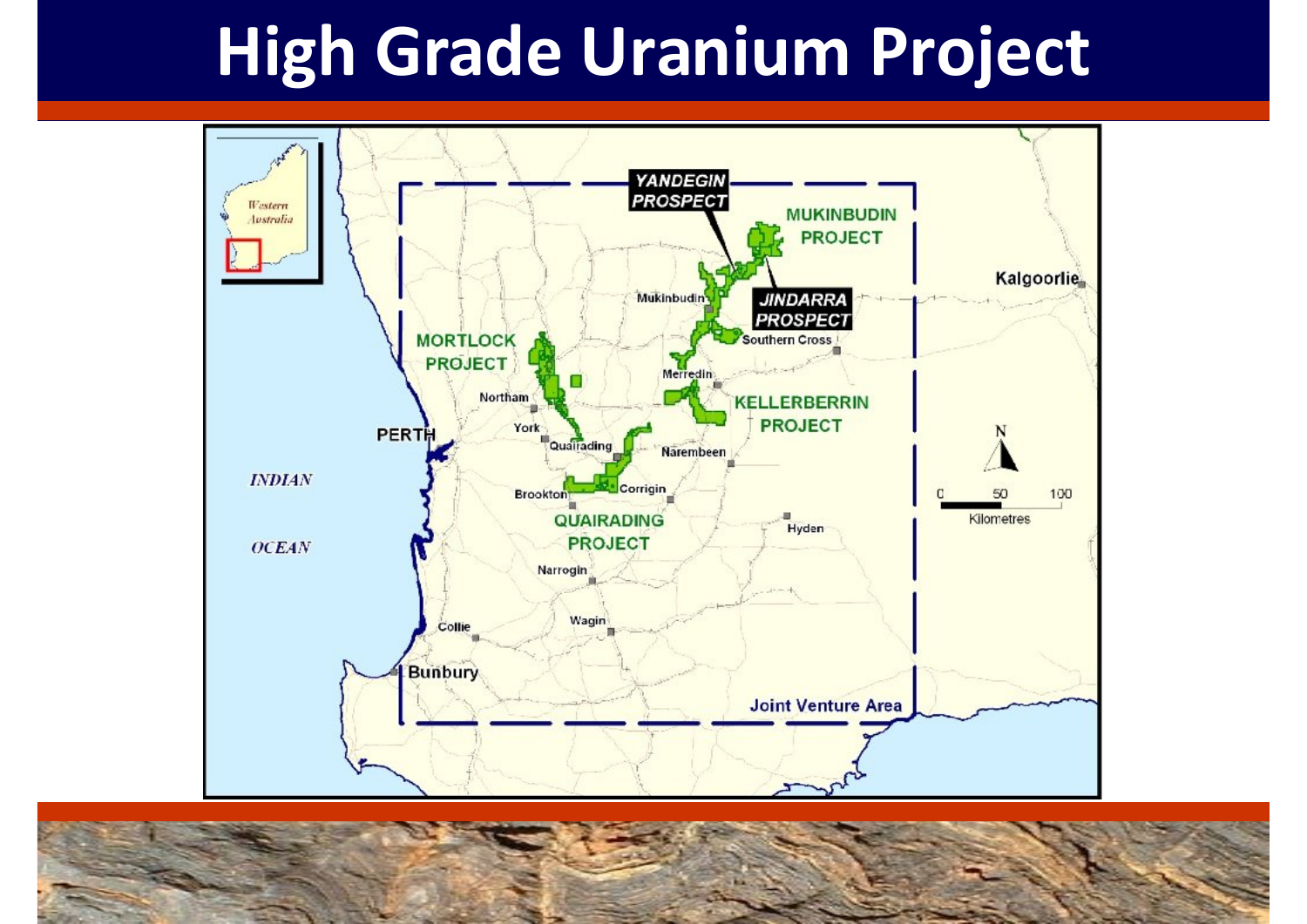# **Mukinbudin-Jindarra-Yandegin**

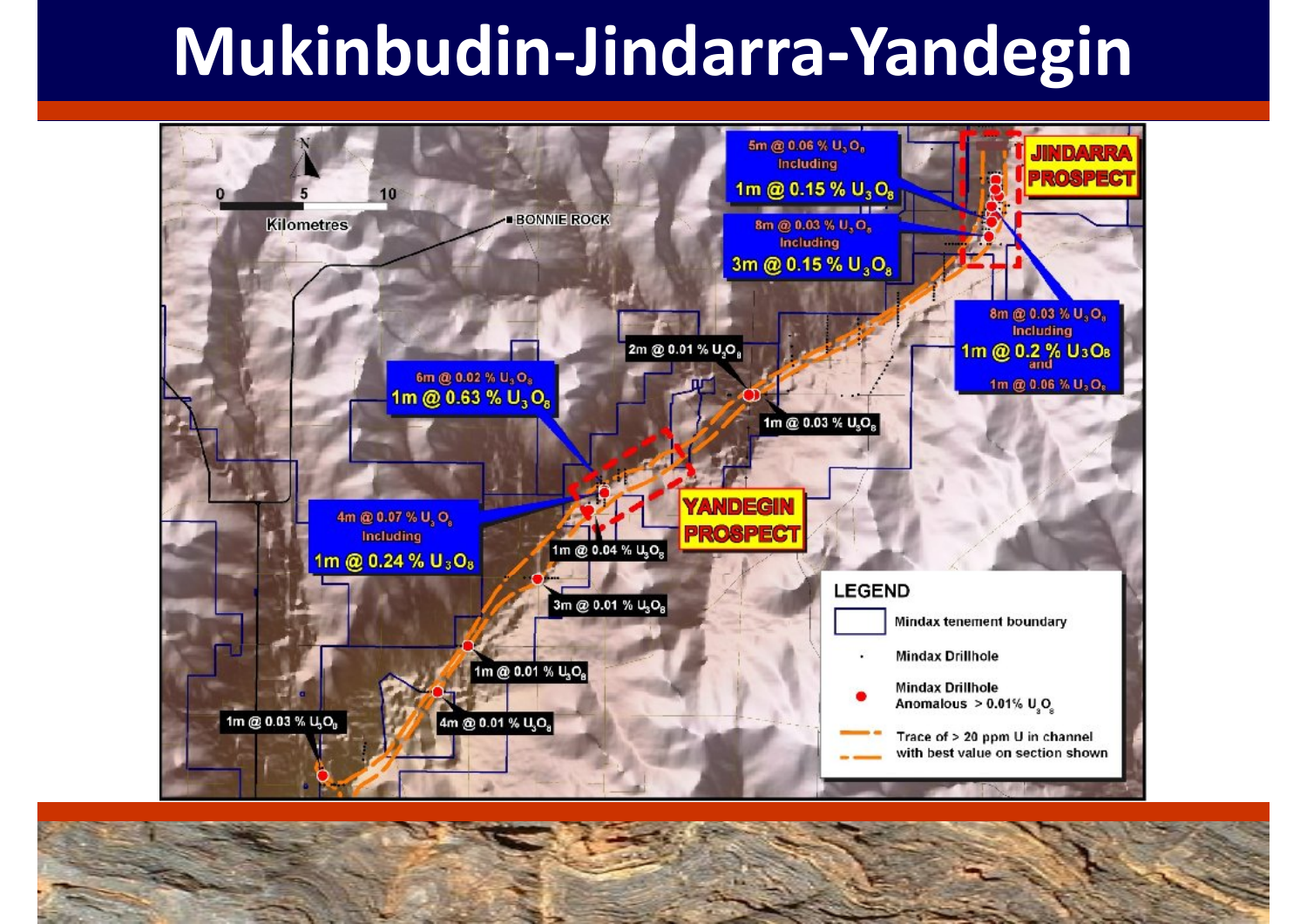# **Comparison: Uranium Deposits**

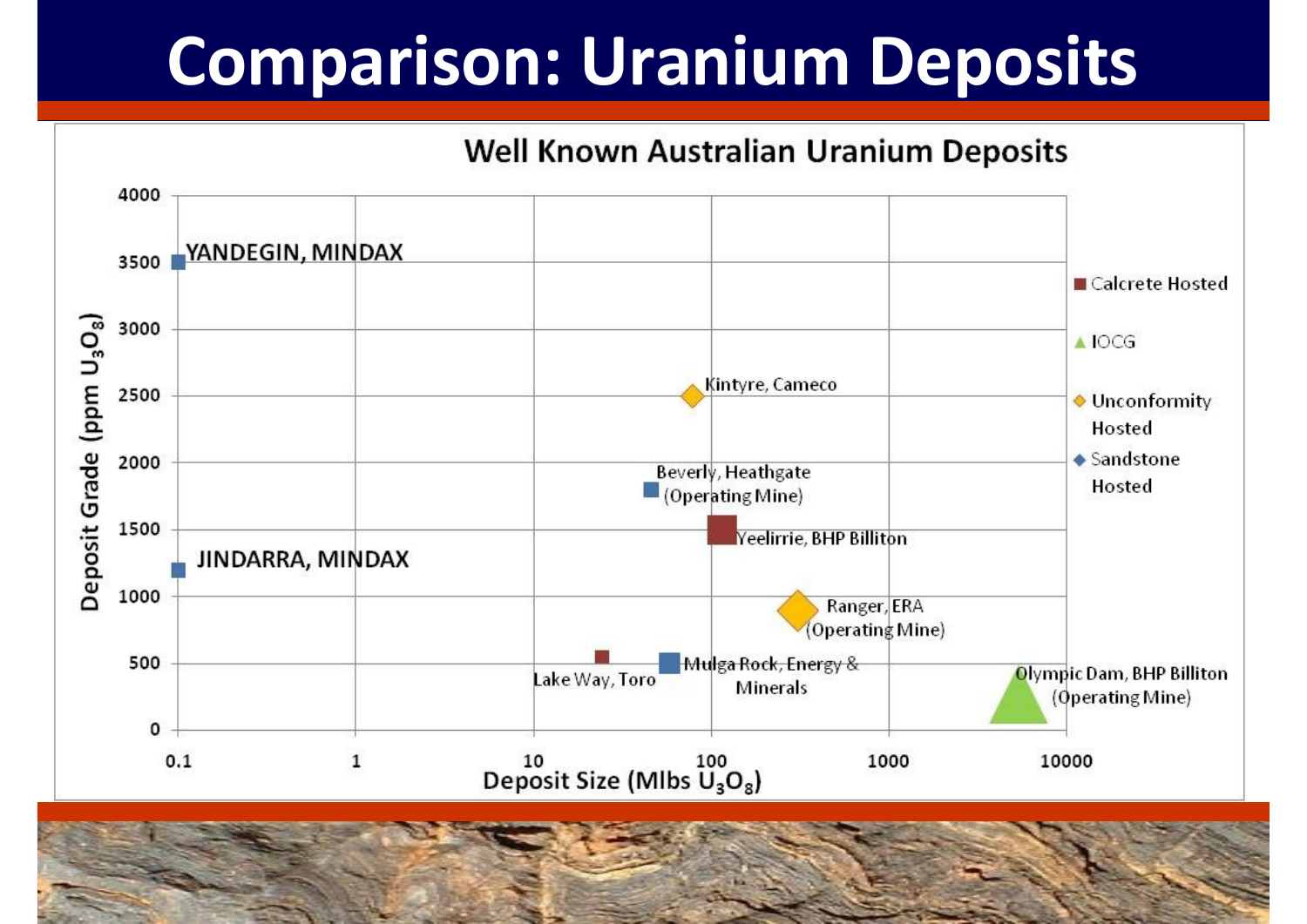### **Corporate & Capital Structure**

| <b>Issued Shares</b>              | <b>145.69 Million</b>            |
|-----------------------------------|----------------------------------|
| (MDX)                             |                                  |
| <b>Options - Listed</b><br>(MDXO) | 64.94 Million<br>(Dec 2011, 75c) |
| Ontione Unlictod                  | $E$ $2E$ Millian                 |

Options - Unlisted **5.35 Million** (various expiry dates & exercise prices)

Shareholders **~490** 



| 52 week trading                   | $35 - 50c$ |                                |                                             |
|-----------------------------------|------------|--------------------------------|---------------------------------------------|
| Range                             |            | Chairman                       | <b>Gilbert George</b>                       |
| 5 day VWAP                        | 42c        | <b>Managing Director</b>       | <b>Greg Bromley</b>                         |
| Market Cap at<br>\$0.45 per share | \$65.6M    | <b>Non-Executive Directors</b> | <b>Andrew Tsang</b><br><b>Benjamin Chow</b> |
| Cash                              | \$5M       | <b>Company Secretary</b>       | <b>Angelo Francesca</b>                     |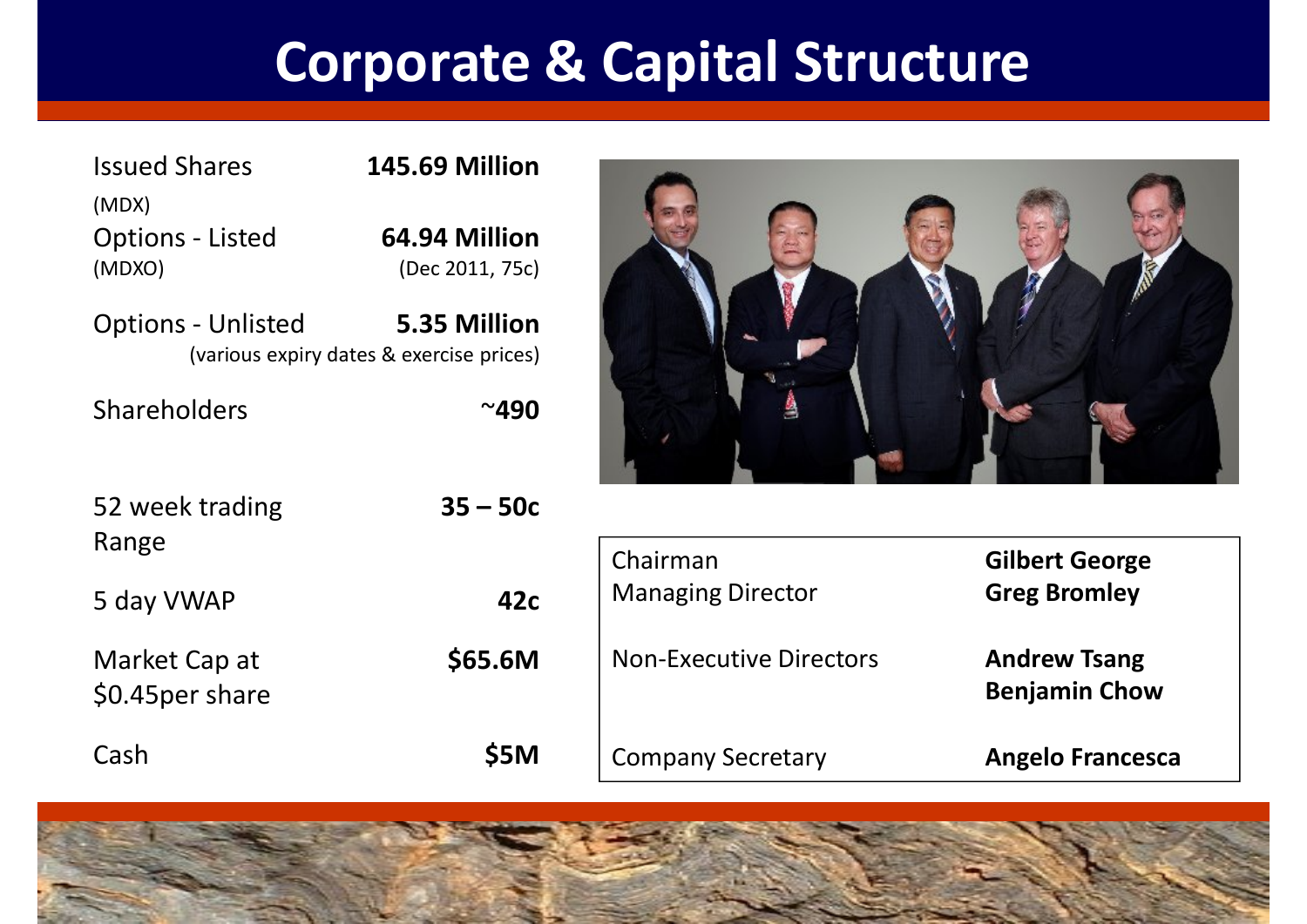# **Competency**

*The information in this report that relates to Exploration Results and Mineral Resources is based on information compiled by Mr Gregory John Bromley who is a member of the Australasian Institute of Mining and Metallurgy, with more than 5 years experience in the field of activity being reported on.*

*Mr Greg Bromley is a full-time employee of the Company and has sufficient experience which is relevant to the style of mineralisation and type of deposit and to the activity which he is undertaking to qualify as a Competent Person as defined in the 2004 Edition of the "Australasian Code for Reporting of Exploration Results, Mineral Resources and Ore Reserves". Mr Bromley consents to the inclusion in the report of the matters based on his information in the form and context in which it appears.*

*The resource estimates are reported under the Australasian Code for the Reporting of Exploration Results, Mineral Resources and Ore Reserves (JORC Code, 2004 Edition). The estimates were carried out by Mr Chris Allen, BSc (Hons), MBA, MAIG of CSA Global Ltd who is a Member of the Australian Institute of Geoscientists (MAIG), and who has sufficient experience which is relevant to the style of mineralisation and type of deposit under consideration and to the activity which he is undertaking to qualify as a Competent Person as defined by the Code.*

*Mr Allen consents to the inclusion in the report of the matters based on his information in the form and context in which it appears.*

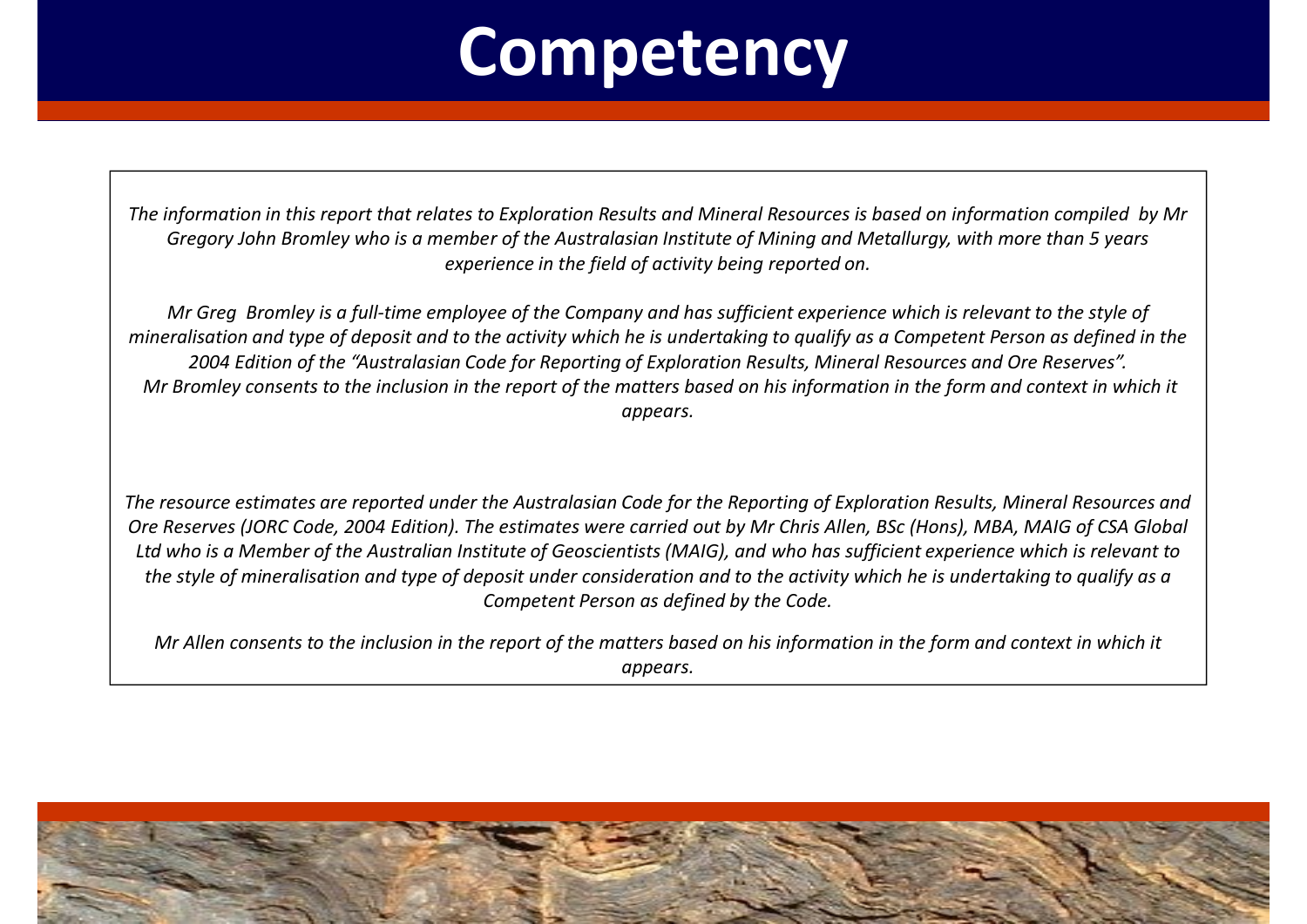# **Disclaimer**

This presentation was prepared by Mindax Limited (ABN 28 106 866 442), a public company listed on the Australian Stock Exchange.

The presentation is based on internal company reports, stock exchange announcements and technical information believed to be reliable but Mindax does not make any representation or warranty to its accuracy, completeness or currency.

Some statements contained regarding estimates or future events are forward looking statements. They involve risk and uncertainties that could cause actual results to differ from estimated results. They are conceptual and will change as further technical and financial information is generated.

Mindax accepts no obligation to correct or update the information or opinions expressed in the presentation. Opinions expressed are subject to change without notice and accurately reflect the views of Mindax at the time of presenting.

The presentation does not purport to provide all of the information an interested party may require in order to investigate the affairs of Mindax nor shall it be construed as a solicitation to buy or sell Mindax securities, or to engage in or refrain from engaging in any financial transaction.

In preparing this presentation Mindax did not take into account the investment objectives, financial situation and particular needs of the individual investors. Before making an investment decision on the basis of this presentation, the investor needs to consider, with or without the assistance of a financial advisor, whether the investment is appropriate in light of their particular investment needs, objectives and financial circumstances.